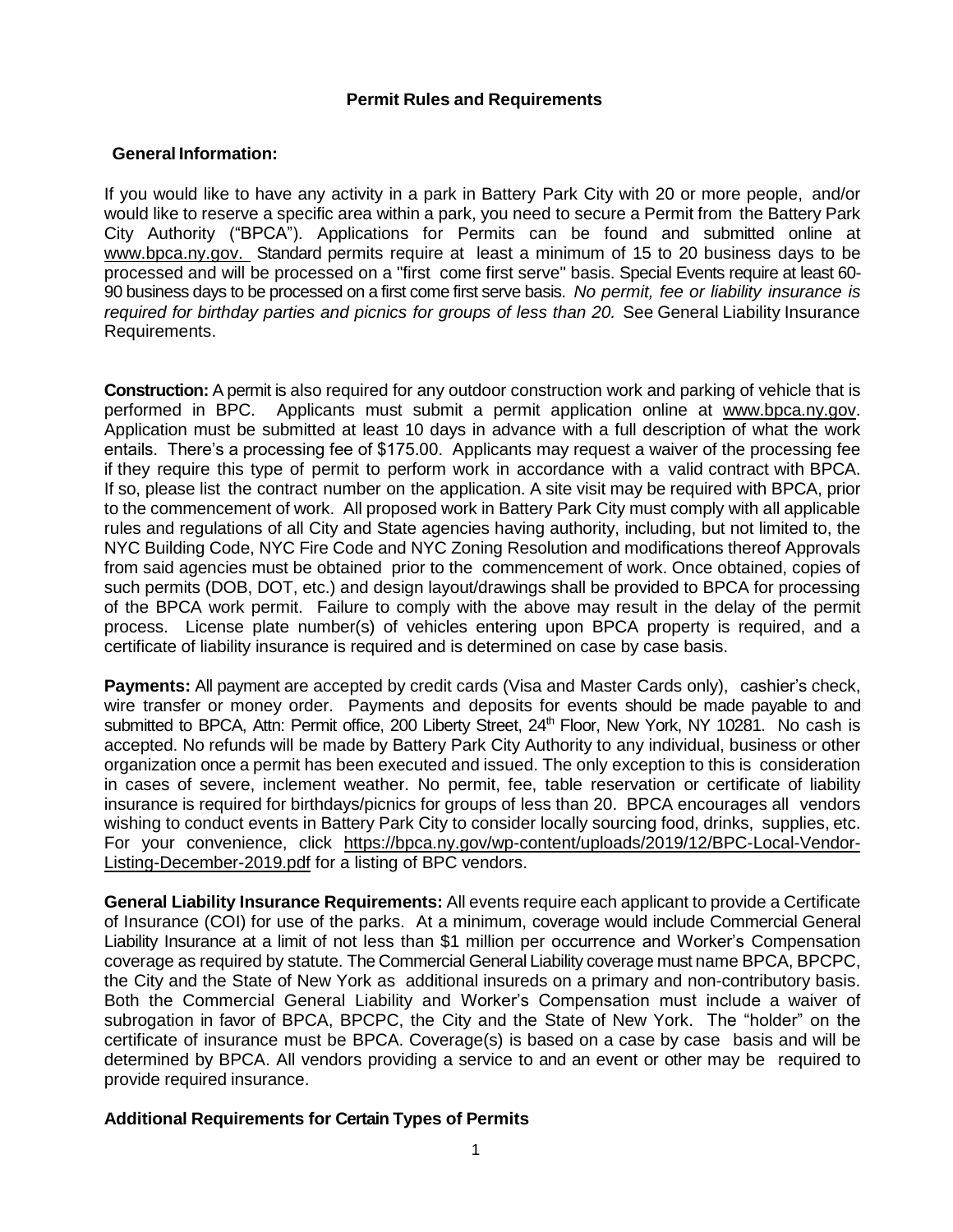**Summer Camps, Field Days & Sporting Events:** All summer camps, field days & sporting events are held at the Battery Park City Ball Fields. All interested applicants should submit an online application at [www.bpca..ny.gov.](http://www.bpca..ny.gov/) Any questions about securing a permit or paying the permit fee should be addressed to Freddy Belliard at [ballfields@bpca.ny.gov](mailto:ballfields@bpca.ny.gov) . No food is allowed at the ball fields. Groups and organizations may proceed to the nearby Nelson A. Rockefeller Park to have lunch. An additional permit may be required for lunch in Rockefeller Park. For information regarding insurance requirements and details, see General Liability Insurance Requirements.

**Playground Use:** People ages 12 and older may enter playgrounds **only** when accompanying a child. No filming, photo shoots, videos or photography is allowed in the playground at any time, unless otherwise noted on the permit issued. Events in the children's playgrounds are strictly prohibited.

**Walkathons & Runs (7:00a.m - 1:00pm ONLY):** The maximum time allowed for any such event is six (6) hours, including set-up, dismantling and clean-up. Permittee is allowed the use of a temporary stage no higher than 4 feet and 32 square feet in total area. An event may include up to four (4) tents (10x10), supported by sand bags on **hard surfaces only.** Tables will be allowed in proportion to the group's size with a maximum of eight (8-10). Banners may only be suspended between two weighed posts or poles that do not penetrate soil or hard surfaces. A portable microphone is allowed. Amplified sound is not allowed, however a small PA system with a small generator, is allowed. **No sound is allowed prior to 9:00am**. All sound must be kept to a minimum. If you are unable to provide your own power, BPCA may provide power at an additional cost. No tying, draping or supporting cables, ropes, props or equipment tied to trees or shrubs, fences, railings, posting direction signs of any kind, Tying or affixing anything to any architectural features or statues, sculptures or placing portosans in the park, unless otherwise noted in the permit. Event organizer(s) must provide their own recycling & trash bags and are responsible for cleaning up, restoring the site to its prior condition and removing refuse during and after the event, including boxes. It is the responsibility of the permittee to assure that all rental equipment is removed from Premises before leaving. No vehicle(s) are allowed to park on the Premises, only on New York City streets. Please contact the New York City permit office for a parking permit, if you wish to park on the street near the event. Additional fees applies for set-up according to the number of participants. Permit fees can be found at [http://bpca.ny.gov/wp](http://bpca.ny.gov/wp-content/uploads/2017/12/Park-Permit-Fees-2018.pdf)[content/uploads/2017/12/Park-Permit-Fees-2018.pdf.](http://bpca.ny.gov/wp-content/uploads/2017/12/Park-Permit-Fees-2018.pdf) See General Liability Insurance Requirements.

**Special Events:** If you wish to hold a special event in Battery Park City, click on the following link for our event guide for more details. <https://permits.bpca.ny.gov/permitapplication.aspx> [https://bpca.ny.gov/wp-content/uploads/2019/01/FINAL-BPCA-PERMIT-GUIDE-FINAL-2019.pdf.](https://bpca.ny.gov/wp-content/uploads/2019/01/FINAL-BPCA-PERMIT-GUIDE-FINAL-2019.pdf)

**Birthday/Picnics (4.5 hours including set-up, dismantling or break down**): All foods must be preprepared, no glass dishes or glass containers. No BBQ grills and/or use of sternos, alcohol, decoration, kites signage, balloons, piñatas or use of any items that would cause cleaning up of trash, leaving of food/trash on lawns or pavement are allowed. No soccer, throwing of hard ball (s) or skateboards allowed in the park. If food is being delivered, all boxes must be discarded by Permittee. Tables and chairs are permitted on hard surfaces **only**, not on lawns or soil. The use of any objects that would penetrate the lawn or pavement is prohibited. No portion of the park or lawns will be closed off to the public during their event. Permittee agrees to respect public's right to access all areas of park during event. Permittee agrees not to use or come into contact with any art pieces in the parks. Permittee will restore site to its original state. Permittee must provide trash & recycling bags and clean up during and after event using trash cans provided in the area. Additional fees may apply for larger events. *No permit, fee or liability insurance is required for birthday parties and picnics for groups of less than 20.* See General Liability Insurance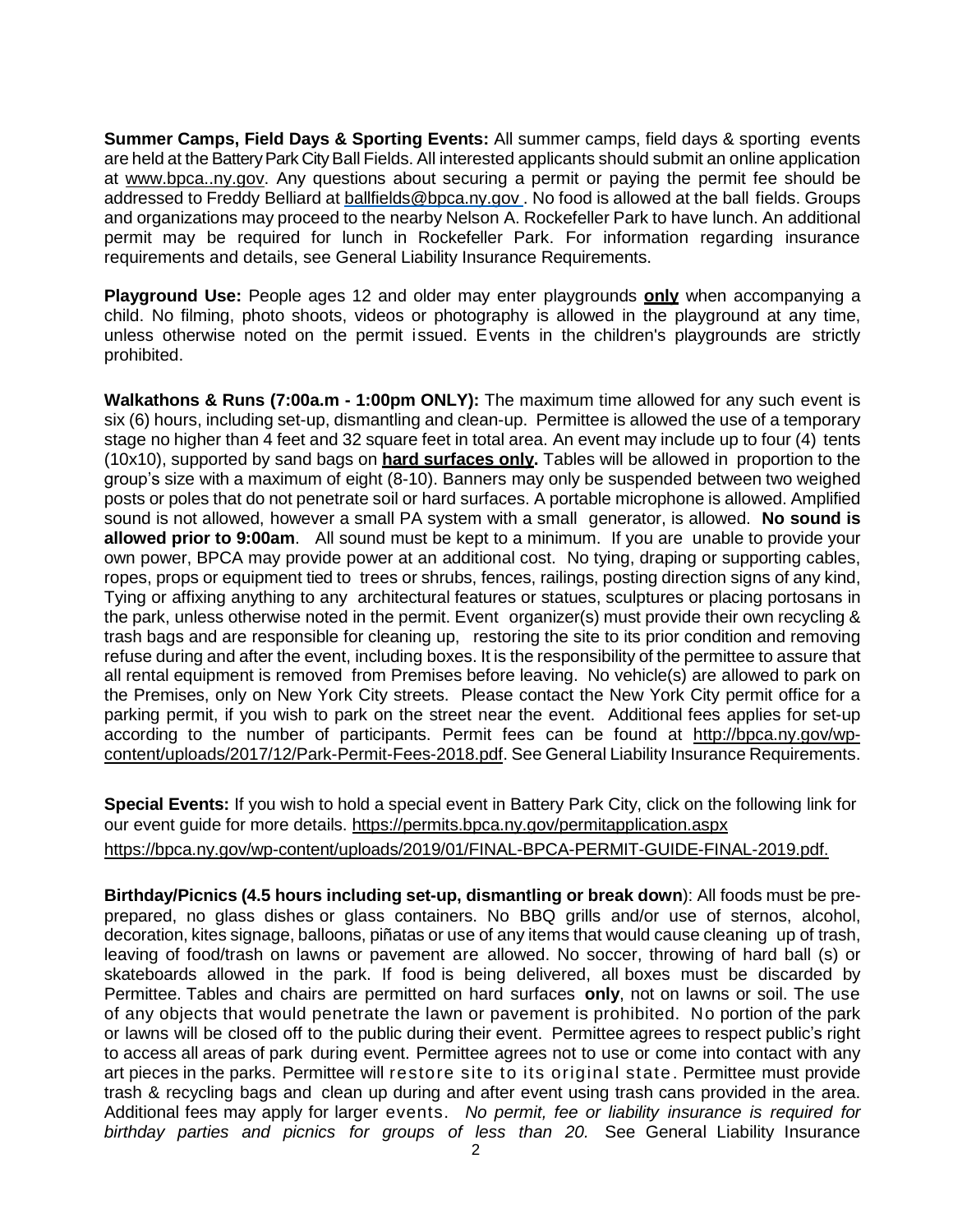Requirements.

**Corporate Picnics (6.0) hours including set-up, dismantling or break down**): All foods must be pre-prepared, no glass dishes or glass containers. No BBQ grills and/or use of sternos, alcohol, decoration, kites signage, balloons, piñatas or use of any items that would cause cleaning up of trash, leaving of food/trash on lawns or pavement are allowed. No soccer, throwing of hard ball (s) or skateboards allowed in the park. If food is being delivered, all boxes must be discarded by Permittee. Permittee will provide their own trash and recycling bags, and clean up during and after event, using trash cans provided in the area. Tables and chairs can **only** be placed on hard surfaces, not on lawns or soil, unless otherwise approved by BPCA. Permittee agrees no portion of the park or lawns will be closed off to the public during their event. Permittee agrees to respect public's right to access all areas of park during event. Permittee agrees not to use or come into contact with any art pieces in the parks. Permittee will restore site to its original state. Additional fees may apply for larger events with larger setups. See General Liability Insurance Requirements.

**NYC Public School (4.5 hours including set up, dismantling or break down):** All schools must submit an indemnification letter with its permit application. This letter can be obtained from the NYC Department of Education ("DOE"), and must indemnify BPCA, BPCPC, and the City and State of New York from any injury caused due to negligence. This letter is usually requested by the school's principal and/or coordinator and should include the name of the school, contact person, event date, and name of park/location of the event in Battery Park City requesting. You may contact Department of Education (DOE) at [rlopez6@schools.nyc.gov.](mailto:rlopez6@schools.nyc.gov.) BPCA requires that students be accompanied by the following ratio of staff to students: one adult for every 10 children. Event applicants/organizers must provide their own trash & recycling and trash bags and clean up after event using trash cans provided in the area. Events in BPC parks are FREE for NYC Public Schools.

**Private Schools & Non-Profit Organizations (4.5 hours including set-up, dismantling or break down):** Private schools and non-profit organizations must provide a certificate of liability insurance in the amount of not less than \$1,000,000 per event with their permit application (see "General Requirements" above). Non-Profit organizations must provide a copy of the organization's IRS determination letter and a copy of their 501(c) (3) tax-exempt form. Event organizers must provide their own trash & recycling and trash bags and clean up after event using trash cans provided in the area. Events are FREE for Private Schools. Fees may be waived in part or whole for Non-profit Organizations depending on the volume of the event, at the discretion of BPCA. See General Liability Insurance Requirements.

**Wedding Ceremony / Wedding Photography Permits (4 hours):** No decorations, signage or receptions are allowed. No alcohol, food snacks or beverages. No structures are permitted, including but not limited to tents, altars, kneelers, tables. A podium is allowed. No chairs unless stated on the permit. Chuppahs are allowed. A small PA System is allowed. No amplified sound, candles, balloons, bows rice, birdseed, planters, confetti, tents, ribbons, similar litter, or the use of any items that would cause additional clean-up of trash, is allowed. No objects penetrating the lawn or hard surfaces is allowed and no affixing objects to the Premises. A photo showing the desired location (s) is required with the application. Event organizer and photographer must provide a certificate of liability insurance and a listing of camera equipment, including tripods, etc. Additional fee may apply for larger weddings with a larger setup. See General Liability Insurance Requirements.

**Commercial Film, Television, Video, Still Shoots & Photography**: 1) Applications are due at least three weeks in advance to allow for proper coordination. However, we will work with location managers in case of time sensitive circumstances. Applications should state the location of the shoot with photos attached, the name of the park in Battery Park City with a description of film, video or still shoot and/or photography, and related information, including but not limited to, schedules and number